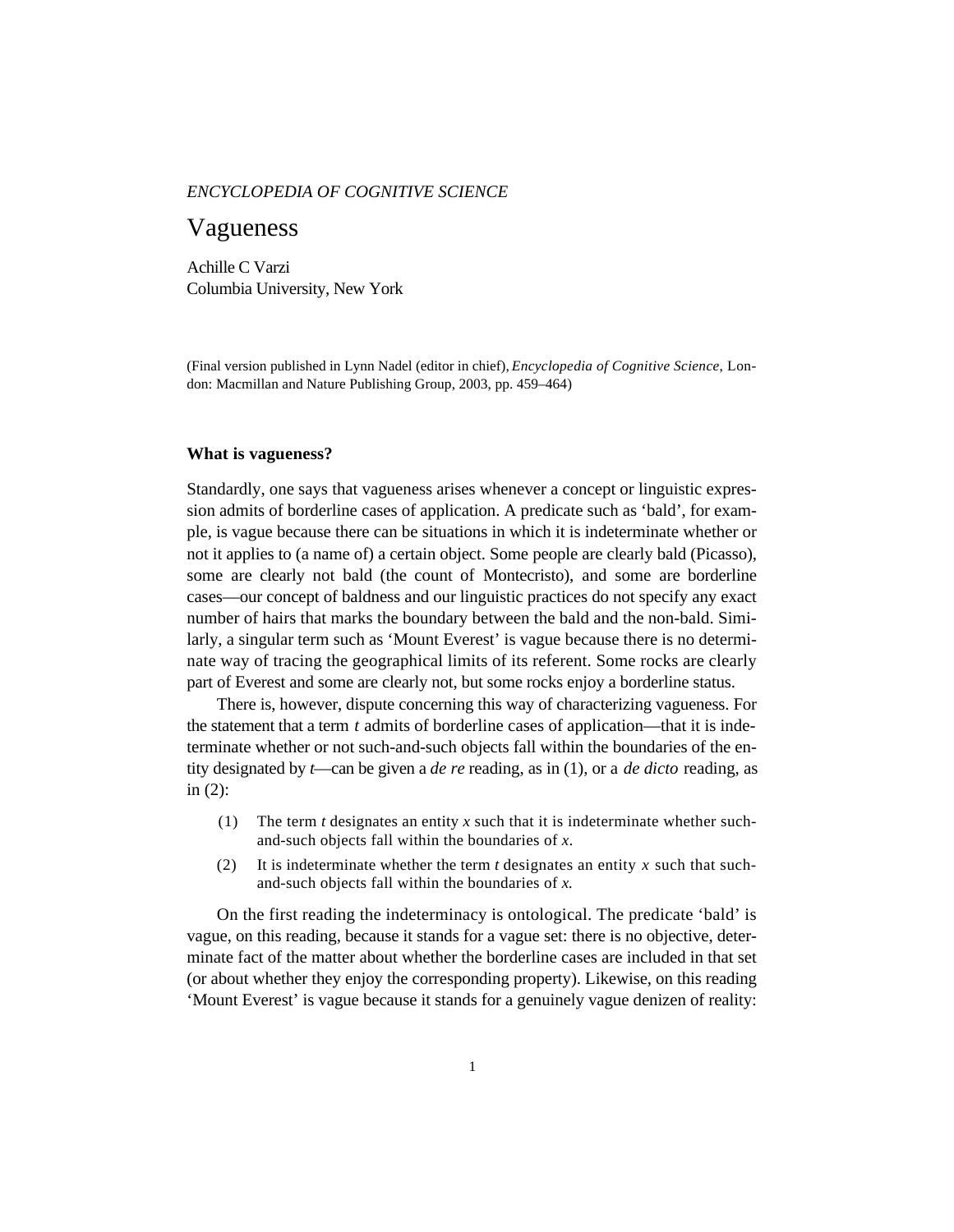there is no objective, determinate fact of the matter about whether the borderline rocks are part of the mountain. There may also be no determinate fact of the matter about when the mountain itself came into being, for the temporal boundaries of an object may be vague too.

By contrast, the *de dicto* reading corresponds to a purely linguistic (or conceptual) notion of vagueness. On this view the set of bald people is not vague at all. There are exactly  $2^n$  sets of people (where *n* is the number of all people at the present time), each with its perfectly precise membership function; yet our linguistic stipulations do not fully specify which of those sets can do duty for the extension of the predicate 'bald'. There is, similarly, no vague mountain on this view: instead there are plenty of aggregates of matter, each with its precise spatio-temporal boundary, and when we say 'Mount Everest' we are just being vague as to which such aggregate we are referring to.

The two views are not strictly incompatible, at least insofar as one may be willing to treat some vagueness as ontological and some as linguistic. One could also construe some terms as involving both sorts of vagueness: it would be indeterminate which particular sets or objects those terms designate, and the relevant candidates would include vague specimens along with sharp ones. However, these ways of combining ontological and linguistic vagueness have attracted little attention and current views on vagueness divide rather clearly between one approach and the other. (See Tye 1990 and Lewis 1993, respectively, for two representative position statements, and Evans 1978 for a much debated way of setting up the issue.)

## **Problems and paradoxes**

Insofar as vagueness involves borderline cases, whether *de re* or *de dicto*, it manifests itself semantically in the generation of truth-value gaps. If Jones is a baldish person, then the statement that he is bald appears to lack a definite truth-value; if it is indeterminate whether this rock is part of Everest, then the statement that it is part of Everest is likewise neither true nor false. This has been a natural source of concern for philosophers and logicians since Frege, for the admission of truth-value gaps amounts to a failure of the classical principle of bivalence.

The main source of concern, however, is that vagueness precipitates a deep puzzle. For not only do vague terms involve borderline cases. They also seem to involve borderline borderline cases, or borderline borderline borderline cases. For example, just as there is no sharp line between the bald and the non-bald there does not seem to be any sharp line between the bald and the baldish (or the baldish-ish). In neither case can a single hair make a difference. Intuitively, this means that our notion of baldness satisfies the following principle: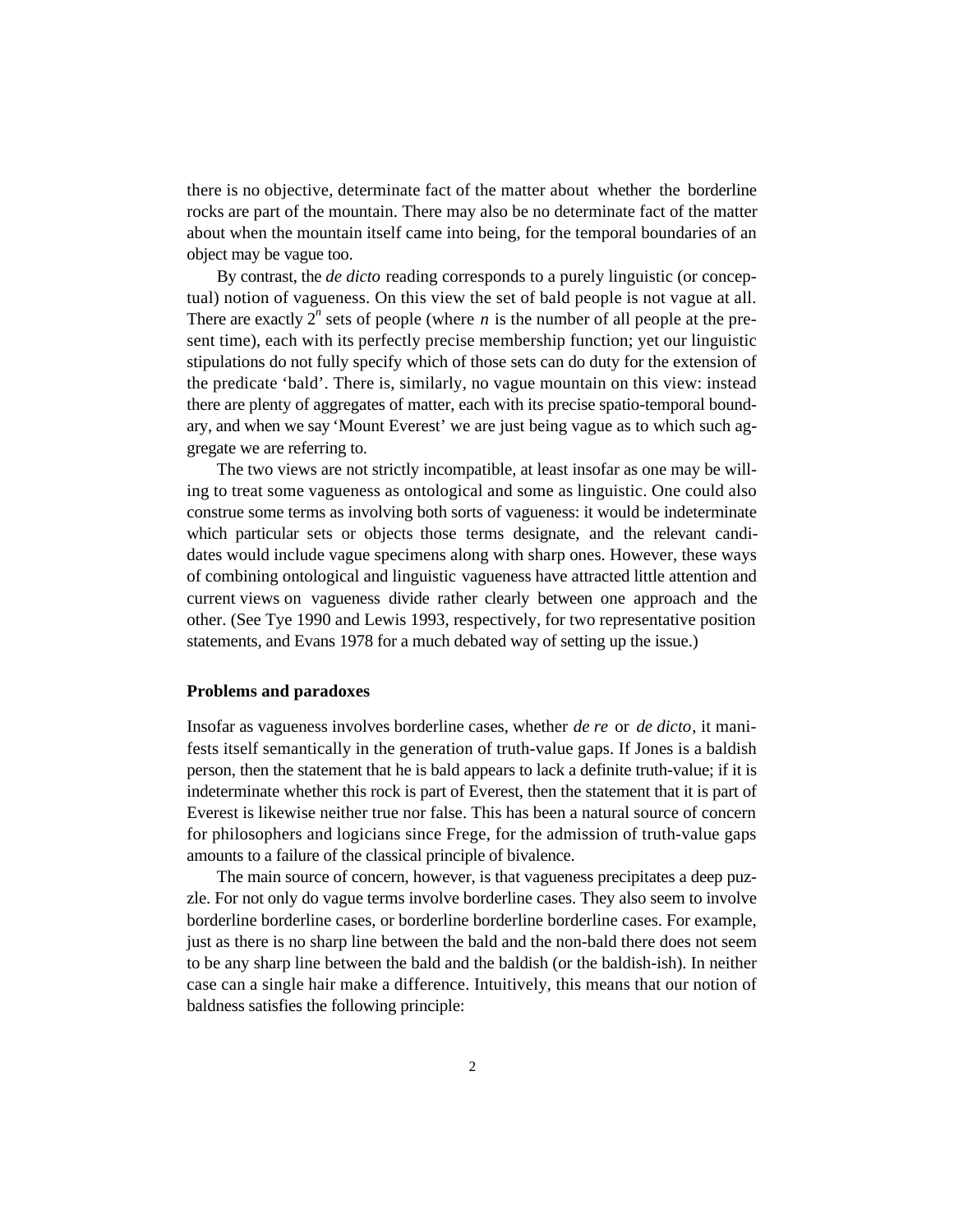(3) For every *n*: if a man with *n* hairs on his head are bald, then a man with *n* + 1 hairs on his head is also bald.

(Let us suppose that baldness supervenes exclusively on the number of hairs.) However, it is enough to combine this principle with

(4) A man with no hairs on his head is bald.

to reach the paradoxical conclusion that

(5) A man with 500,000 hairs on his head is bald.

(This can be shown by 500,000 repeated applications of the rules of universal instantiation and *modus ponens*.) In other words, the intuition that the applicability of 'bald' cannot be a matter of a single hair seems to force us to reason from the true premise that Picasso is bald to the false conclusion that the count of Montecristo is also bald. And a corresponding point can be made about the intuition that the applicability of 'Everest' is not a matter of millimeters. In both cases it's hard to come up with a diagnosis, but the clash between logic and intuition is deep.

In its oldest form, this problem is known as the *phalakros* puzzle (from the Greek word for 'bald') and is attributed to Eubulides of Miletus, a contemporary of Aristotle. Eubulides is also standardly credited with the formulation of the *sorites* puzzle, which builds in a similar way on the vagueness of 'heap' (Greek: *soros*). There are also versions of the puzzle that rely on a different way of expressing the inductive principle (3). For example, already the Stoics considered replacing the embedded conditional 'if ... then' with a negated conjunction (it is not the case that a man with *n* hairs on his head is bald and a man with  $n + 1$  hairs is not bald). This makes the paradox even harder, since one cannot just blame the material conditional for the trouble. Another common variant involves replacing (3) with a long chain of conditionals (or negated conjunctions), one for each relevant *n*. Again this makes the puzzle more robust, since one cannot blame the universal quantifier for the trouble. As it turns out, today one does not make a big deal of these differences and all such puzzles are collectively referred to as sorites puzzles. The problem with vagueness is that it yields such puzzles, in some form or other. And theories of vagueness are naturally compared on the basis of how successful they are in providing a systematic way out.

#### **Theories of vagueness**

Broadly speaking, there are two strategies for dealing with the sorites paradox. Focusing on the version exemplified by  $(3)$ – $(5)$ , one can either (i) reject the argument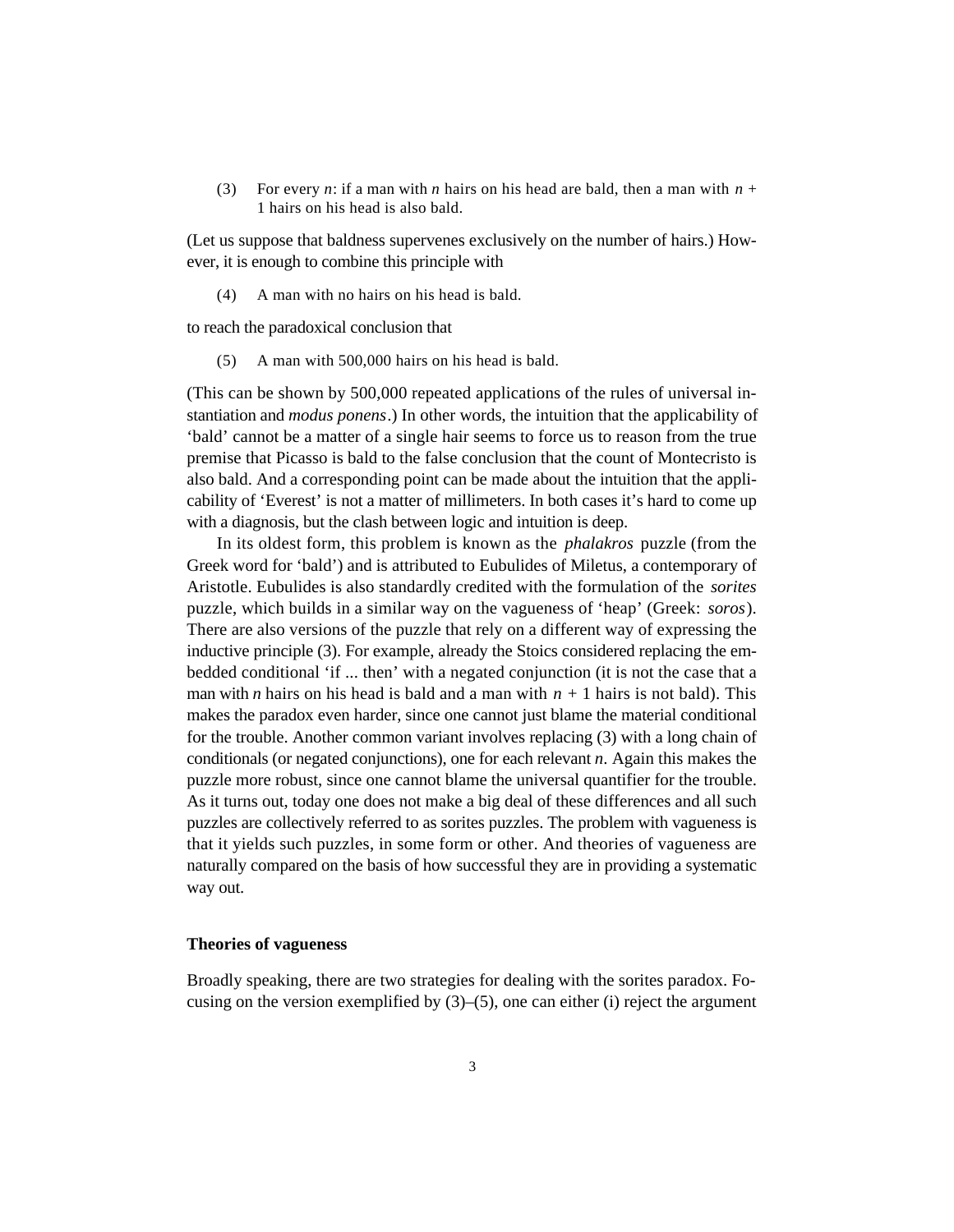as invalid, or (ii) reject it as valid but unsound. (One can also bite the bullet and accept the conclusion, but few would be willing to go that far.)

Strategy (i) comes in two main varieties. On the one hand, one can just insist that logically valid reasoning can only be formulated in a precise language. This was, for example, the response advocated by Russell (1923) in the first full-length paper devoted to the topic of vagueness. Today this is not a popular position because it enforces an intolerable restriction on the scope of logic: since many of the words that we use in ordinary discourse (as well as in much scientific discourse) are vague, logic would be of very little practical use. On the other hand, one can question the validity of the sorites argument by questioning the adequacy of *classical* logic. Here a popular stance is to adopt some kind of many-valued logic in which statements are allowed to take intermediate truth-values and in which the validity of the inference of (5) from (4) decreases as the number of application of *modus ponens* increases.

In fact, because the notion of a borderline case is itself vague, a natural implementation of this strategy allows for a continuum of intermediate truth-values and the result is a fuzzy logic in which sentential connectives, for example, are represented by operations on the real numbers in the interval [0,1] rather than on the twovalued truth set {0,1}. (See e.g. Machina 1976.) If vagueness is thought of as an ontological phenomenon, this account is naturally combined with a fuzzy semantics in which a predicate, for example, is assigned an extension whose membership function is itself continuum-valued. The closer to 1 the value is, the more the argument is a member of the set (Zadeh 1965). This way of proceeding allows one to resolve the paradox as follows. First, the connectives are characterized so that a conditional of the form

(6) If a man with *n* hairs on his head is bald, then a man with  $n + 1$  hairs on his head is also bald

is sure to come out true or nearly true. For example, on a popular account the truthvalue of a conditional is set equal to 1 minus the surplus of the antecedent over the consequent (if any). Second, there will be values of *n* such that the truth-value of the antecedent of (6) is slightly higher than that of the consequent. The underlying intuition is that one hair does make some difference after all, albeit a very small and negligible difference. Thus, as long as validity is defined so that the conclusion of a valid argument must be at least as true as each of the premises, the relevant instances of *modus ponens* will be invalid whenever the truth-value of the antecedent is less than or equal to the truth-value of the conditional but (slightly) greater than the truthvalue of the consequent. The paradox arises because the error is so small as to be undetectable, and yet it compounds each time a new application of *modus ponens* is invoked.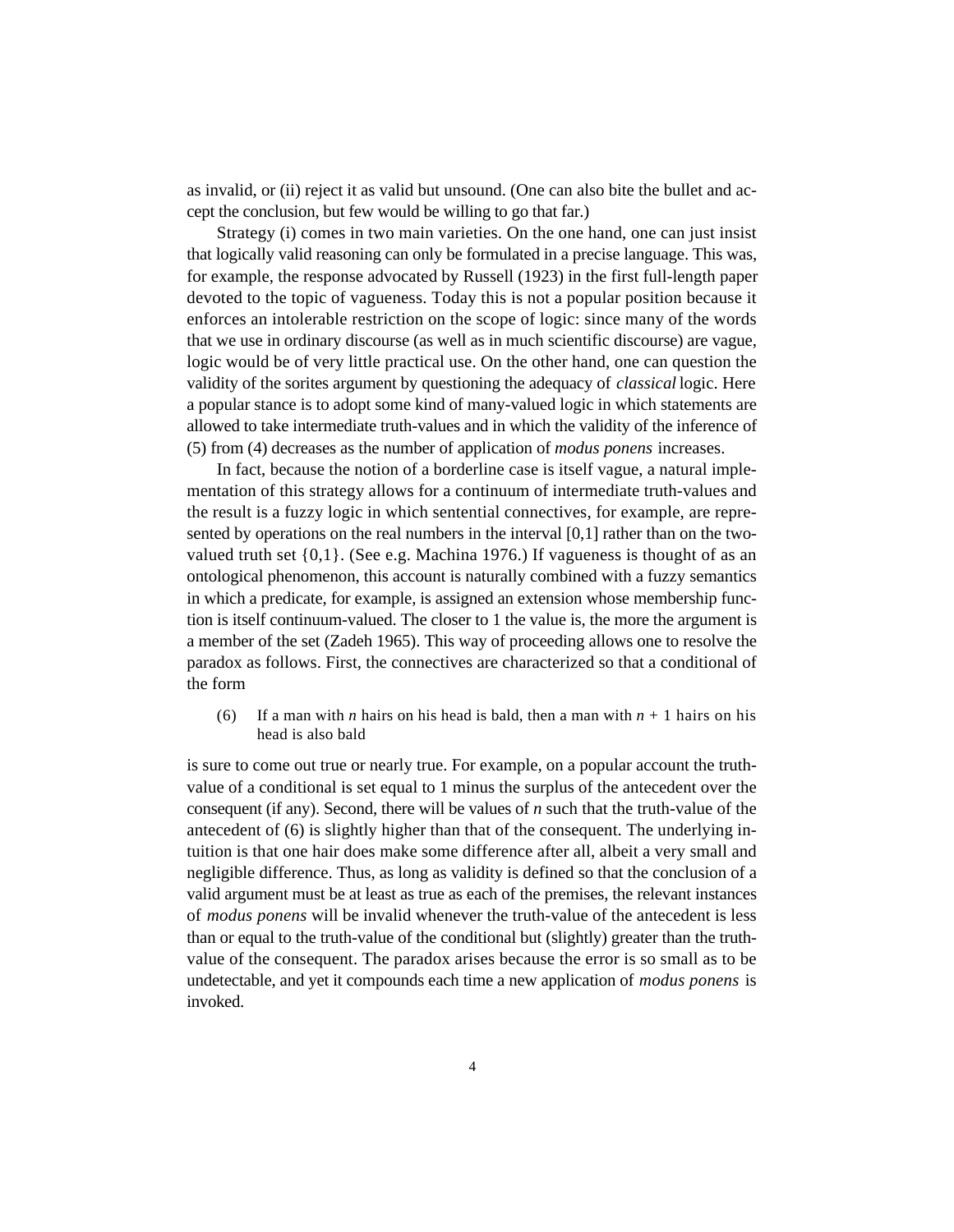This account has a certain *prima facie* appeal but it is open to a number of objections. For one thing, the fuzzy-theoretic machinery appears to replace vagueness with extremely refined precision. To what degree, exactly, is it true that Jones is bald? To degree 0.6? Perhaps to degree 0.59? Or maybe 0.5999? Second, the assumption of a totally ordered set of truth-values is itself problematic. How does the degree to which Jones is bald compare to the degree to which Smith is tall? How does it compare to the degree to which a certain borderline rock is part of Everest? Third, there is the embarrassing presupposition that a point must still exist where one goes from fully fledged truth to partial truth, or from partial truth to fully fledged falsehood. What is the maximum value of *n* such that a person with *n* hairs is truly bald, i.e., bald to degree 1? What is the last rock, along a continuous path descending from the peak of Everest, which is definitely part of the mountain? All of these are questions which may not have practical relevance but which appear to undermine the theoretical force of the account.

Turning to strategy (ii) for dealing with the sorites paradox—to accept the validity of the argument but to reject one of its premises as false—one can again distinguish two main approaches. One can either reject the "base step" expressed by (4), or one can reject the "inductive premise" expressed by (3). (In the version of the paradox where (3) is replaced by a chain of conditionals, this amounts to rejecting one of the conditionals. Here we shall not elaborate on this variant.) A rejection of (4) amounts to a radical response to the effect that a vague term such as 'bald' is ultimately incoherent. (See e.g. Unger 1979.) Given the pervasiveness of such terms in natural language, this line of response seems to have little advantages over Russell's version of the first strategy. A rejection of (3), on the other hand, amounts to asserting the existence of a precise number *n* of hairs separating the bald from the non-bald. This appears to contradict the intuition that 'bald' is vague and, by generalization, that there are any vague words at all. Indeed, this conflict is real and ineliminable if vagueness is understood entirely in ontological terms, for then the existence of a relevant cut-off value of *n* amounts to the existence of a sharp boundary around the relevant set or object. However, if vagueness is understood in linguistic terms there is one popular way of resolving this intuitive conflict. This is what has come to be known as supervaluationism (Fine 1975).

The basic idea underlying supervaluationism is that a vague term is one that admits of various alternative "precisifications". A vague predicate such as 'bald', for instance, could be made precise by deciding that a man is bald if and only if he has at most 10,000 hairs. Or it could be made precise by deciding that a man is bald if and only if he has at most 9,999 hairs. And so on. The predicate is vague precisely because there is indeterminacy between these various ways of picking out a precise cut-off value. Likewise, a vague singular term such as 'Everest' could be made pre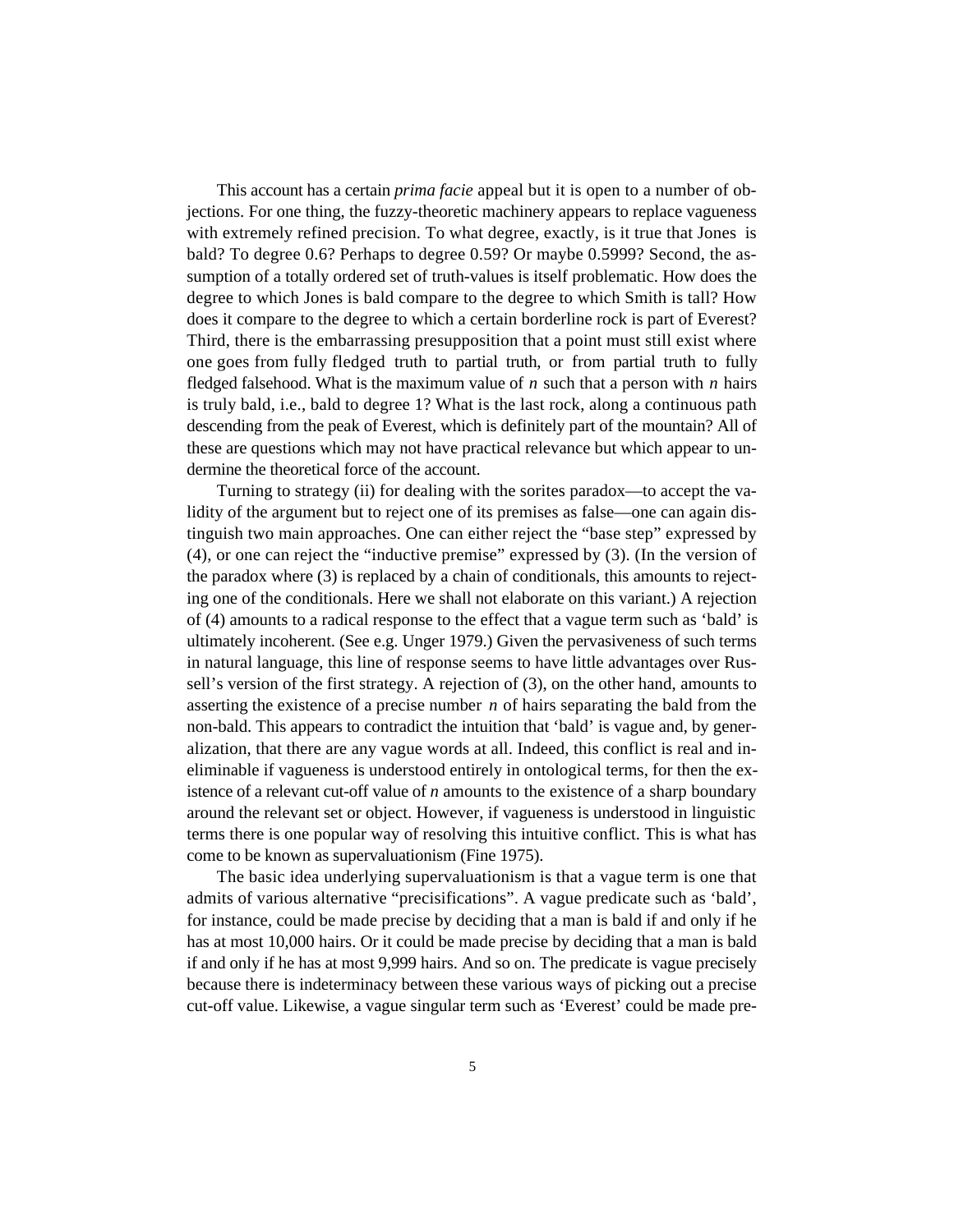cise by drawing a precise boundary around its referent, but there are many ways of doing this and all of them are compatible with the way we use the name. Given this understanding of vagueness, supervaluationism says that the truth-value of a statement involving vague terms is a function of its truth-values under the various admissible precisifications of those terms. If the statement is true under all such precisifications, then it is true simpliciter: the unmade linguistic stipulations don't matter. In other words, it makes no difference to suppose that the meaning of those expressions could be defined more precisely: what the statement says is true regardless (or "super-true"). Likewise, if the statement comes out false under every precisification then we may regard it as false (or super-false) in spite of its vagueness. This explains, for example, why we can confidently assert (4) and deny (5). On the other hand, when a statement comes out true under some precisifications and false under others the unmade linguistic stipulations become relevant. In such cases, the statement suffers a truth-value gap. This is why, for example, we must suspend judgment when it comes to statements of the form

(7) A man with *n* hairs on his head is bald

for various intermediate values of *n*: the truth-value of such statements depends crucially on how we imagine the extension of 'bald' to be precisified.

As it turns out, this account preserves all theorems of classical logic even though it violates some of its fundamental semantic presuppositions, such as bivalence and truth-functionality. For example, an instance of the law of the excluded middle such as

(8) Either a man with *n* hairs on his head is bald, or he is not bald.

is sure to come out true even when both disjuncts suffer a truth-value gap. It is precisely this sort of non-standardness that allows supervaluationism to explain away the sorites paradox. Supervaluationally the inductive premise (3) is false because it comes out false on every precisification. However, contrary to the standard semantics for the quantifiers, the falsity of (3) does not imply the existence of a specific *n* for which the corresponding conditional (6) is false, and this is what allows a supervaluationist to save the intuition that 'bald' is vague. Supervaluationally it is true that there is a number *n* of hairs that marks the boundary between bald and non-bald, but there is no number *n* of hairs such that it is true of *it* that it marks the boundary. (The same account applies, *mutatis mutands*, to a sorites for a singular term such as 'Everest'.)

This account is attractive because it reflects a deep, preanalytical intuition concerning vagueness as it arises in ordinary language: we speak vaguely because in ordinary circumstances the vagueness of our words does not matter. Still, various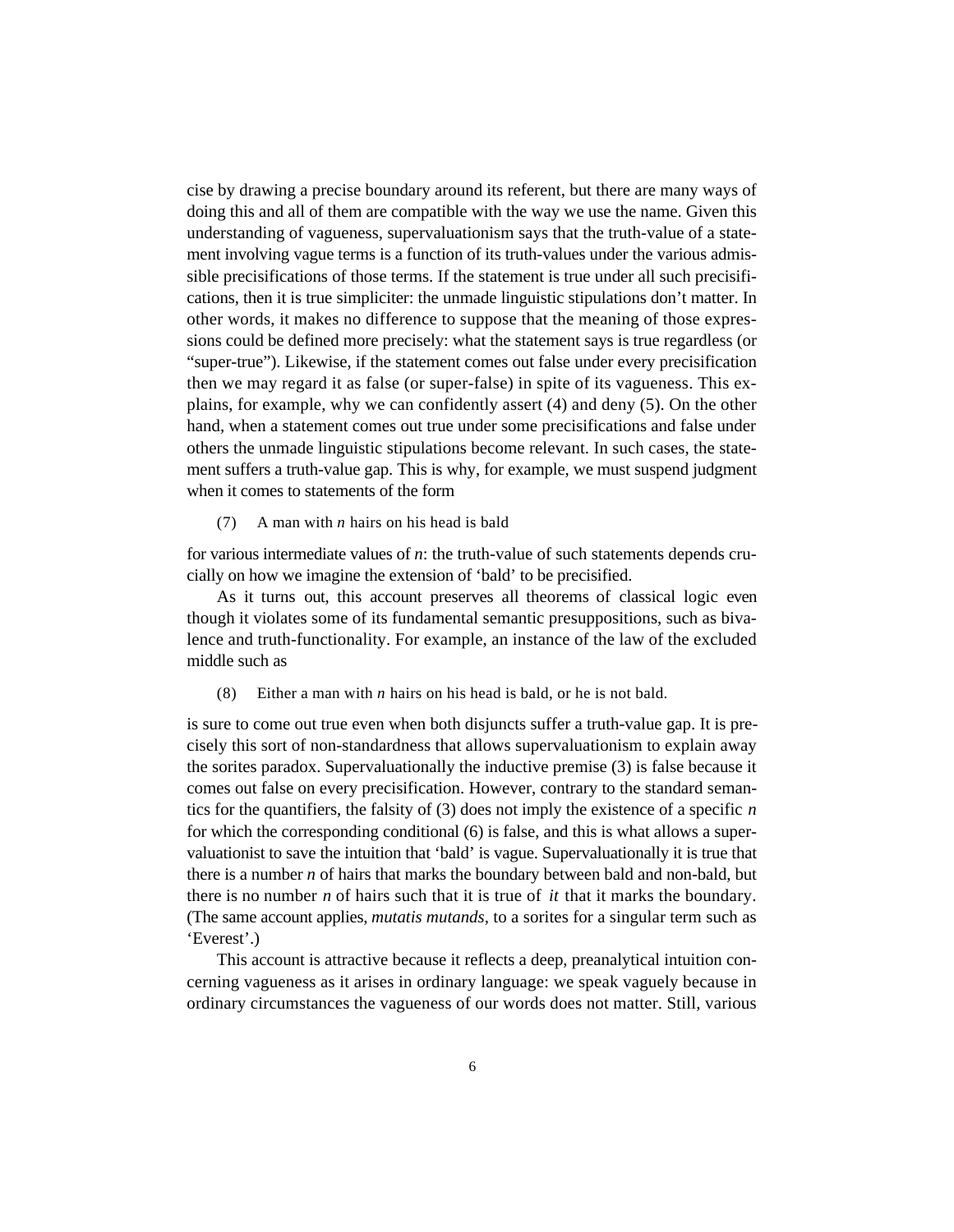objections have been raised. For example, some critics just consider the supervaluationary account of the logical operators in (8) and (3) unacceptable. Moreover, supervaluationists have been pressed to provide an account of the phenomenon of higher-order vagueness. This difficulty manifests itself not only in the supposition that there is a clear demarcation between the clear cases and the borderline cases (as in fuzzy logic) but also in the supposition that each vague term comes with a precise set of precisifications. Presumably, if 'bald' could be made precise by deciding that a man is bald if and only if he has at most *n* hairs, then it could be made precise by deciding that a man is bald if and only if he has at most  $n+1$  hairs—and this yields immediately a sorites paradox for the semantic predicate 'could be made precise'. For a supervaluationist this only shows that the metalanguage within which the semantics is formulated is itself vague, but some critics find this line of response unsatisfactory. Lastly, the very assumption that every vague expression can in principle be precisified, or that any number of vague expressions can in principle be simultaneously precisified, has sometimes been regarded with suspicion.

### **Vagueness and cognitive science**

To the extent that vagueness is not entirely a matter of ontology, it falls naturally within the range of interest of the cognitive sciences. Supervaluationism, for example, may be viewed as implementing a certain view about how ordinary speakers manage to communicate and reason even in the absence of a precise language. We speak vaguely because in normal circumstances the vagueness of our words does not matter. In normal circumstances what we say is true under all the admissible interpretations of our words, hence we don't bother being more precise (Lewis 1993).

More generally, the linguistic conception of vagueness has often been associated with the idea that language is but one of many different representation systems. Thoughts and mental images, for some authors, can likewise suffer from the phenomenon of vagueness, and so can every private or publicly accessible representation. Russell himself combined his conservative views on logic with the view that all vagueness is analogous to the vagueness that may exist in a photograph, let alone the figures of an impressionist painting.

It is not clear, however, whether one and the same account can indeed be made to fit all these different cases (Dummett 1975). Compare the vagueness of 'bald' with that of 'looks bald'. If Jones is a borderline case of the latter predicate, a linguistic account would have to say that on certain precisifications Jones will look bald (to me) even though his identical twin, who has just one more hair on his head, will not look bald. Since the two men look exactly alike to me, this seems to contradict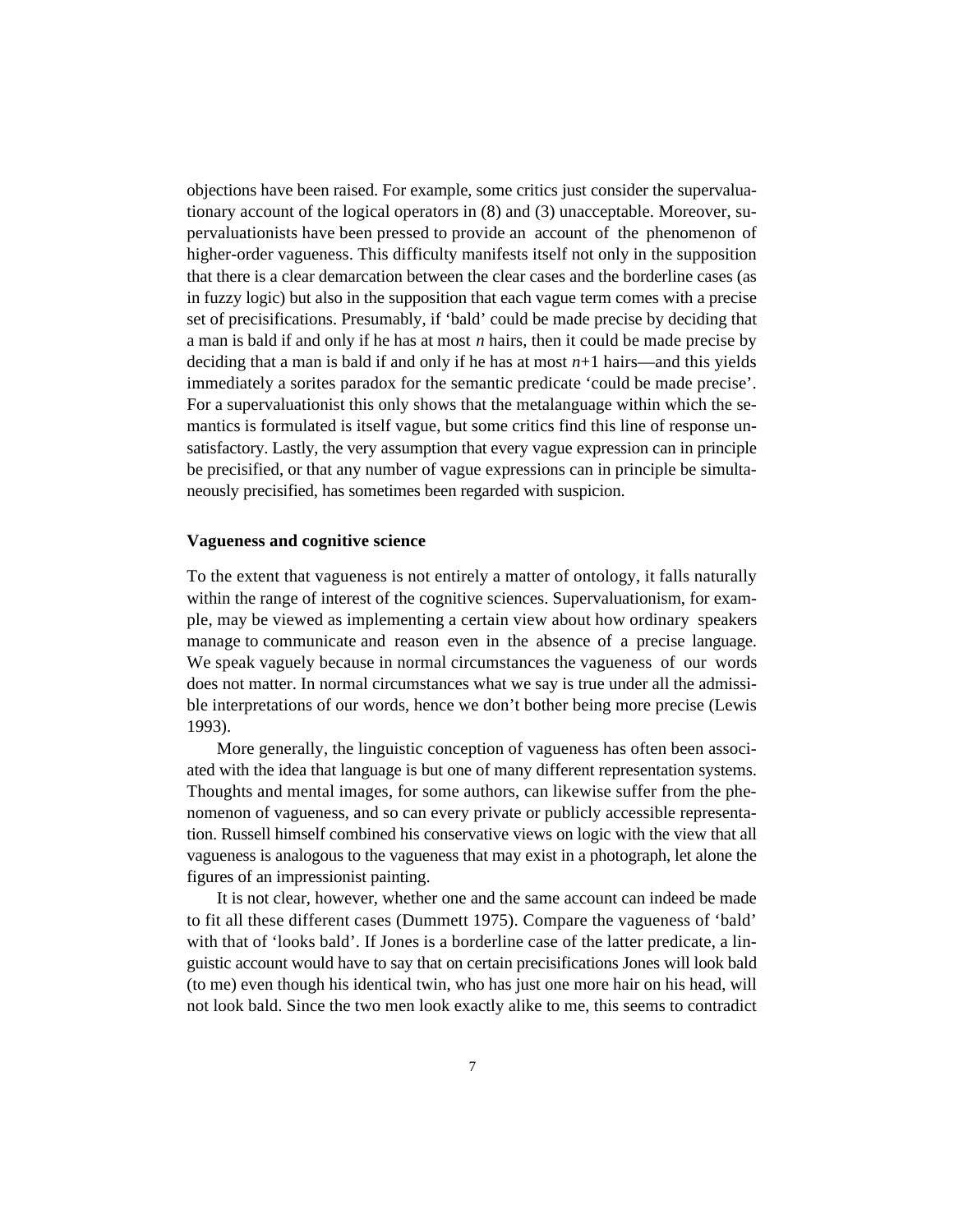the idea that the predicate 'looks bald' is entirely observational, i.e., that it applies only in virtue of appearances. A similar point can be made for observational predicates such as 'looks square' (where 'square' is non-vague), or for any other predicate expressing properties whose reality, as some like to say, *is* their appearance e.g., color predicates.

For another example, if there is such a thing as the language of thought, or Mentalese, then it would seem to suffer from a different sort of vagueness than public languages, at least to the extent that the meaning of Mentalese expressions does not depend on their use. A supervaluationary account would therefore seem unjustified in this case. A fuzzy-theoretic semantics would also be inadequate because of the psychologically unrealistic rich of nuances in the underlying space of truthvalues. In the case of public languages one may try to ground a fuzzy truth-value assignment on statistical measurements, but Mentalese would defy this way of proceeding. (There is a tradition of psychological studies aimed at measuring the degree to which people are inclined to classify a penguin as a bird, say, but this is irrelevant here: something may fail to be a typical *P* without being a borderline case of *P*, just as a perfectly clear case of prime number may fall short of typicality. See Armstrong et al, 1983.)

Sorensen (1991) has suggested that cases such as these favor an epistemic account whereby vagueness is a kind of ignorance. On this account, the indeterminacy associated with a vague expression stems primarily from our inability to determine its exact reference (extension). More generally, the epistemic account has been proposed as an alternative to all the theories mentioned in the previous section, also because it provides a straightforward way out of all sorts of sorites paradoxes. If the vagueness of 'bald' is a matter of ignorance, then a critical cut-off value of *n* does exist which separates the bald from the non-bald, except that it is unknown to us. Moreover, the relevant value cannot be known by us and this would explain our inclination to regard a statement such as (3) as true when it is, in fact, false. In this sense, epistemicism can be viewed as an alternative to supervaluationism in providing an implementation of strategy (ii) above. Both validate all theorems of classical logic; unlike supervaluationism, however, epistemicism also validates all classical semantic presuppositions, including the principle of bivalence.

The epistemic account of vagueness is generally met with astonishment. How can there be a sharp boundary demarcating the extension of 'bald' if nobody ever bothered making the necessary semantic stipulations? What could possibly be the explanation of the relevant ignorance? One response, articulated in some detail by Williamson (1992), is that the boundaries associated with vague terms are unknowable because they violate a general principle that characterizes reliable knowledge. Briefly, this is a principle to the effect that our beliefs are reliable only if we leave a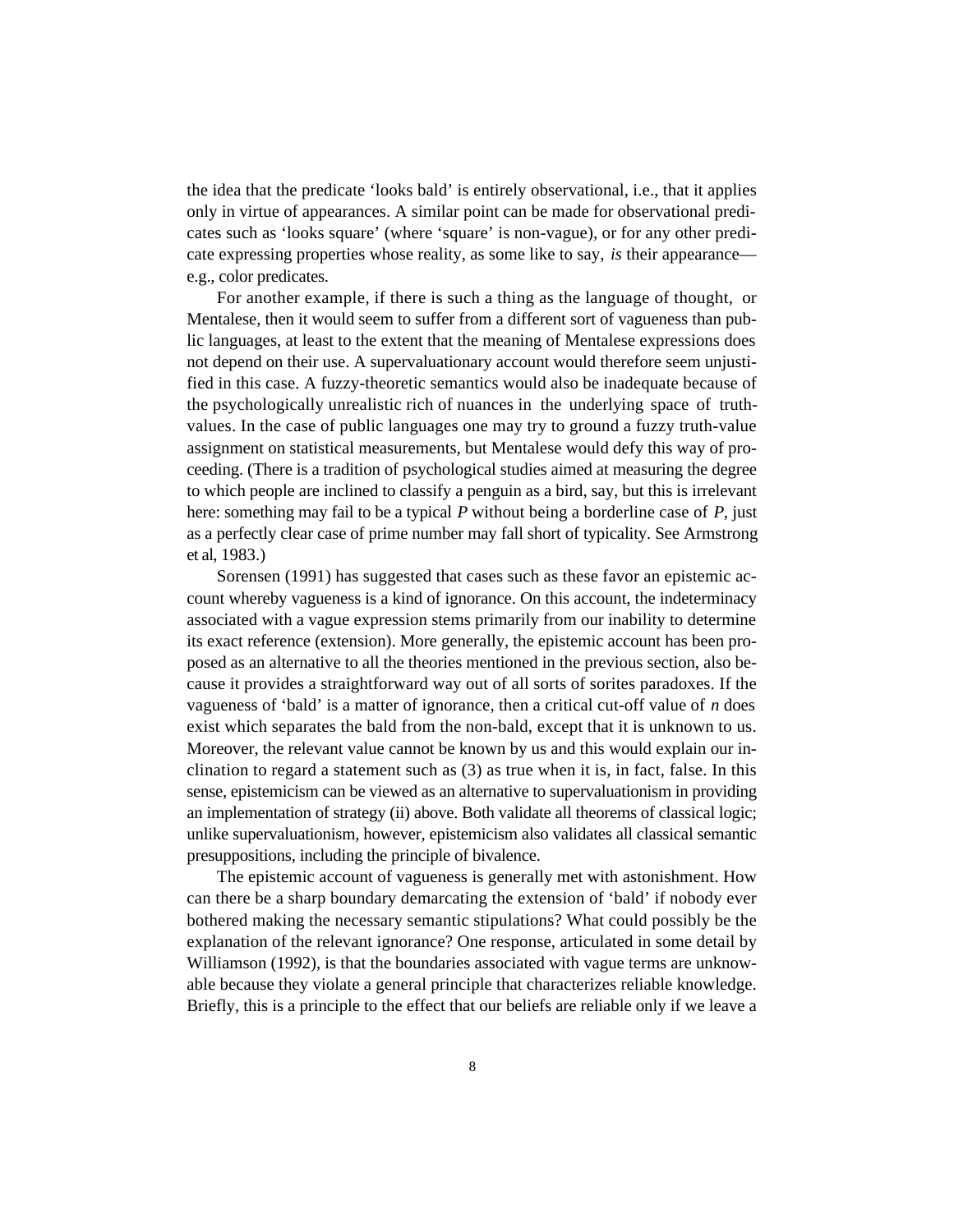margin for error. For example, the belief that a general condition obtains in a particular case can be reliably true only if that condition obtains in every similar case (the relevant notion of similarity depending on context and cognitive capacities). In the case at issue this would mean that we cannot *know* that a certain person is bald if people with just one more hair on their head *are not* bald. The vagueness of a predicate such as 'bald' would then be captured, intuitively, not by a principle such as (3) but rather by a margin-of-error principle such as (9):

(9) For every *n*: if a man with *n* hairs on his head is known to be bald, then a man with  $n + 1$  hairs on his head is bald.

And this principle does not combine with (4) and (5) to generate a paradox even if classical logic is retained *holus bolus*.

Some support for the epistemic conception of vagueness seems to derive from recent experimental data. Notably, Bonini et al (1999) have found that ordinary speakers react to questions about vague predicates as if they were not sure about their boundaries, which leads to the hypothesis that vague predicates are mentally represented like sharp predicates with crisp true/false boundaries of whose location one is uncertain. On the other hand, such findings seem compatible also with the view that vagueness is at bottom a phenomenon that reflects the fluid judgmental spreadings involved in human categorization. According to Raffman (1994), ordinary subjects are always likely to break the slippery slope of a sorites series precisely because a sharp category shift is likely to occur at some point on each run of judgments. The point of shift varies with the judgments of different speakers and those judgments in turn vary with the contexts in which they are made. Rather than explaining this phenomenon in epistemic terms, however, Raffman conjectures that the point of shift is determined by a constellation of psychological factors, such as the strength of the judgmental inertia induced by the anchoring heuristics employed by the subjects as they proceed along the series. (One will categorize a greater number of people as bald if one begins from the hairless side of a corresponding sorites series than if one begins from the hairy side: see Tversky and Kahneman 1974.) In other words, the relevant category shifts are not to be viewed as boundary crossings but as Gestalt-like changes of perspective. If this is right, then it is also plausible to suppose that a subject's judgments may vary depending on whether the items in a sorites series are considered individually or pairwise. The basic premise and the conclusion of a sorites argument derive their plausibility from individual judgments. But only the second, pairwise type of judgment satisfies the inductive premise of the sorites paradox. This means that (3) would have to be rewritten as

(10) For every *n*: if a man with *n* hairs on his head is bald then a man with  $n + 1$ hairs on his head is also bald, insofar as the two men are judged pairwise.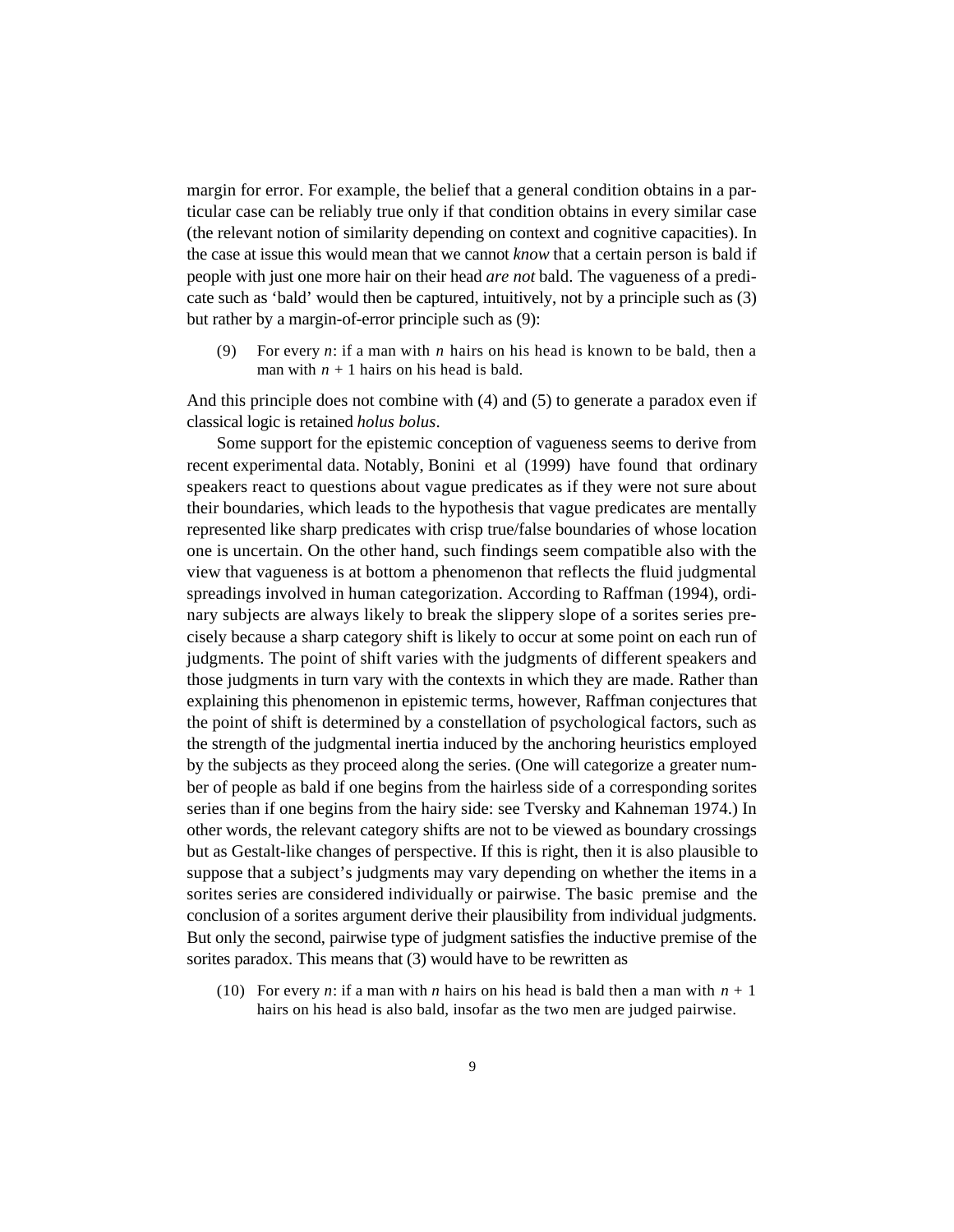And with (3) replaced by (10) the paradoxicality of the argument would dissolve into a fallacy of equivocation.

It is indeed regretful that the available experimental data are still too scarce to throw light on these conjectures. A psychologically plausible account can hardly fail to include some hypothesis about the mental representations that underlie our usage of vague words. Still, few theorists seem inclined to believe that the paradox can succumb to empirical considerations, just as few theorists are willing to accept a purely epistemic account. For a vast majority, the paradox is a genuine one. And for many vagueness remains a deep and bewildering philosophical conundrum.

#### **References**

- Armstrong SL, Gleitman LR, and Gleitman H (1983) What Some Concepts Might Not Be. *Cognition* **17**: 263–308.
- Bonini N, Osherson D, Viale R and Williamson T (1999) On the Psychology of Vague Predicates. *Mind & Language* **14**: 377–393.

Dummett M (1975) Wang's Paradox. *Synthese* **30**: 301–324.

Evans G (1978) Can There Be Vague Objects? *Analysis* **38**: 208.

Fine K (1975) Vagueness, Truth and Logic. *Synthese* **30**: 265–300.

- Lewis DK (1993) Many, but Almost One. In: Bacon J, Campbell K and Reinhardt L (eds) *Ontology, Causality, and Mind*, pp. 23–38. Cambridge: Cambridge University Press.
- Machina K (1976) Truth, Belief, and Vagueness. *Journal of Philosophical Logic* **5**: 47–78.
- Raffman D (1994) Vagueness Without Paradox. *Philosophical Review* **103**: 41–74.
- Russell B (1923) Vagueness. *Australasian Journal of Psychology and Philosophy* **1**: 84–92.
- Sorensen RA (1991) Vagueness Within the Language of Thought. *Philosophical Quarterly* **41**: 389–413.
- Tversky A and Kahneman D (1974) Judgement Under Uncertainty: Heuristics and Biases. *Science* **185**: 1124–1131.
- Tye M (1990) Vague Objects. *Mind* **99**: 535–557.
- Unger P (1978) There Are No Ordinary Things. *Synthese* **41**: 117–154.
- Williamson T (1992) Vagueness as Ignorance. *Proceedings of the Aristotelian Society, Suppl. Vol.* **66**: 145–162.
- Zadeh L (1965) Fuzzy Sets. *Information and Control* **8**: 338–353.

## **Bibliography**

Burns LC (1991) *Vagueness. An Investigation into Natural Languages and the Sorites Paradox*. Dordrecht, Boston, and London: Kluwer Academic Publishers. Graff D and Williamson T (eds) (2000) *Vagueness*. Aldershot: Ashgate.